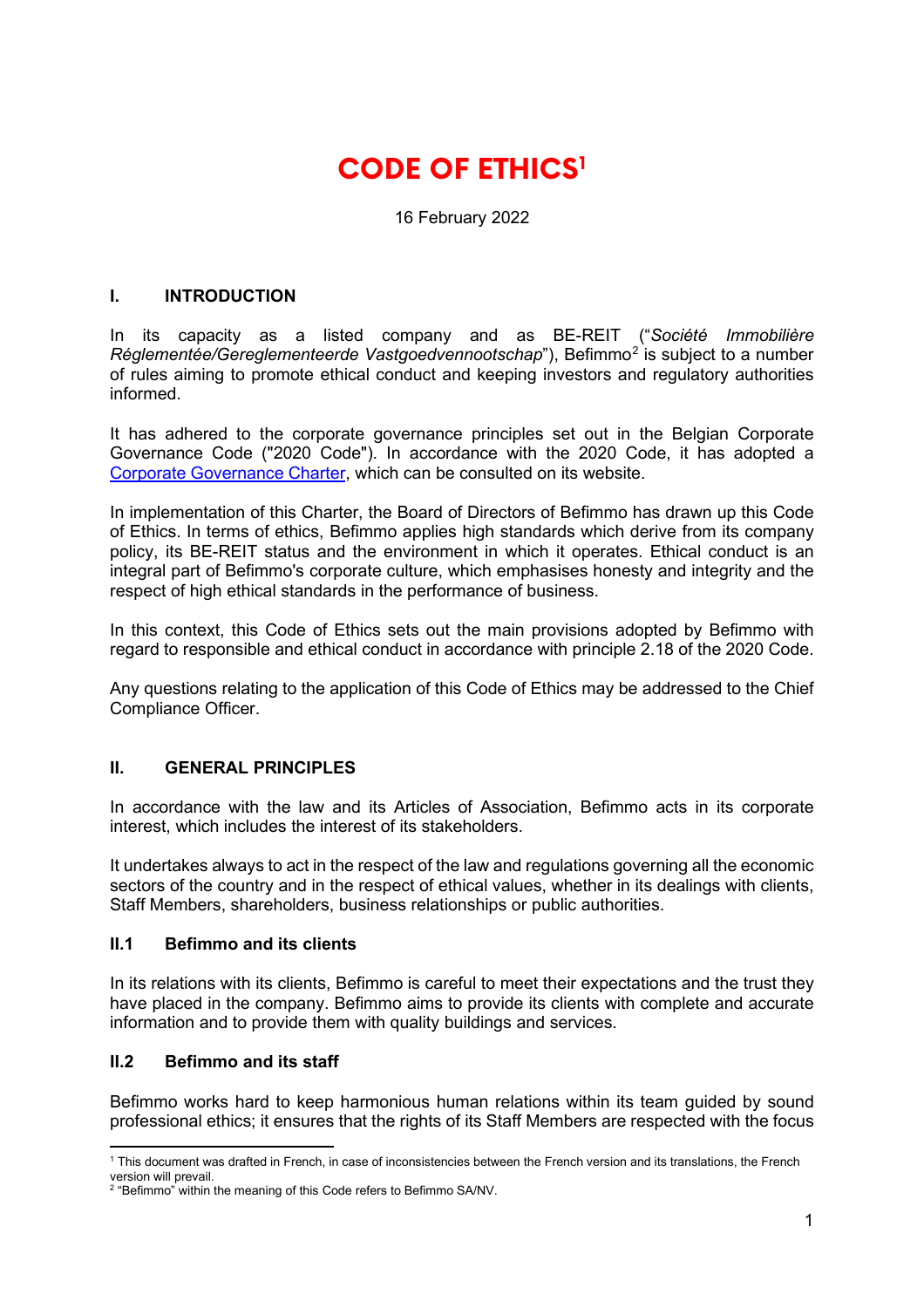on a constructive dialogue based on trust.

It ensures that all the people working within the company respect deontology, proper conduct of business and the principles outlined in this Code. At the time of hiring of each new staff member and at each subsequent change, the present Code of Ethics and the documents derived from it are given and explained by the Chief Compliance Officer.

#### **II.3 Befimmo and its shareholders**

Befimmo ensures equal treatment of its shareholders in the respect of the law, articles of association and principles of corporate governance.

#### **II.4 Befimmo and its partners**

When choosing its partners, Befimmo takes into consideration their willingness to respect the principles included in this Code of Ethics.

It has also adopted a **Supplier Code of Conduct** to involve its partners in the respect of these principles.

### **II.5. Befimmo and the public authorities**

Befimmo participates in dialogues with the public authorities on subjects of interest to the BE-REIT sector and its stakeholders, with a view to making a positive contribution and sharing experience.

#### **III. SCOPE**

This policy applies to all staff members<sup>[3](#page-1-0)</sup> of Befimmo.

Infringements of this Code of Ethics by Staff Members of Befimmo will not be tolerated and may give rise to disciplinary measures that may go as far as dismissal, termination of the collaboration or removal from office (without prejudice to any legal or regulatory sanctions that may apply).

The general principles and commitments set out in this Code of Ethics are also reflected in the relationships that Befimmo envisages or maintains with the various participants in its value chain.

# **IV. COMMITMENTS**

## **IV.1 Human rights**

By adhering to the United Nations Global Compact<sup>[4](#page-1-1)</sup>, Befimmo undertakes to support and respect human rights and to ensure that it is not complicit in human rights violations, throughout its value chain.

<span id="page-1-0"></span><sup>&</sup>lt;sup>3</sup> The notion of "Staff Member" within the meaning of this Code encompasses all employees (full-time, part-time or temporary), management, as well as independent service providers supplying services to Befimmo on a recurring basis.

<span id="page-1-1"></span><sup>4</sup> [UN Global Compact.](https://www.unglobalcompact.org/)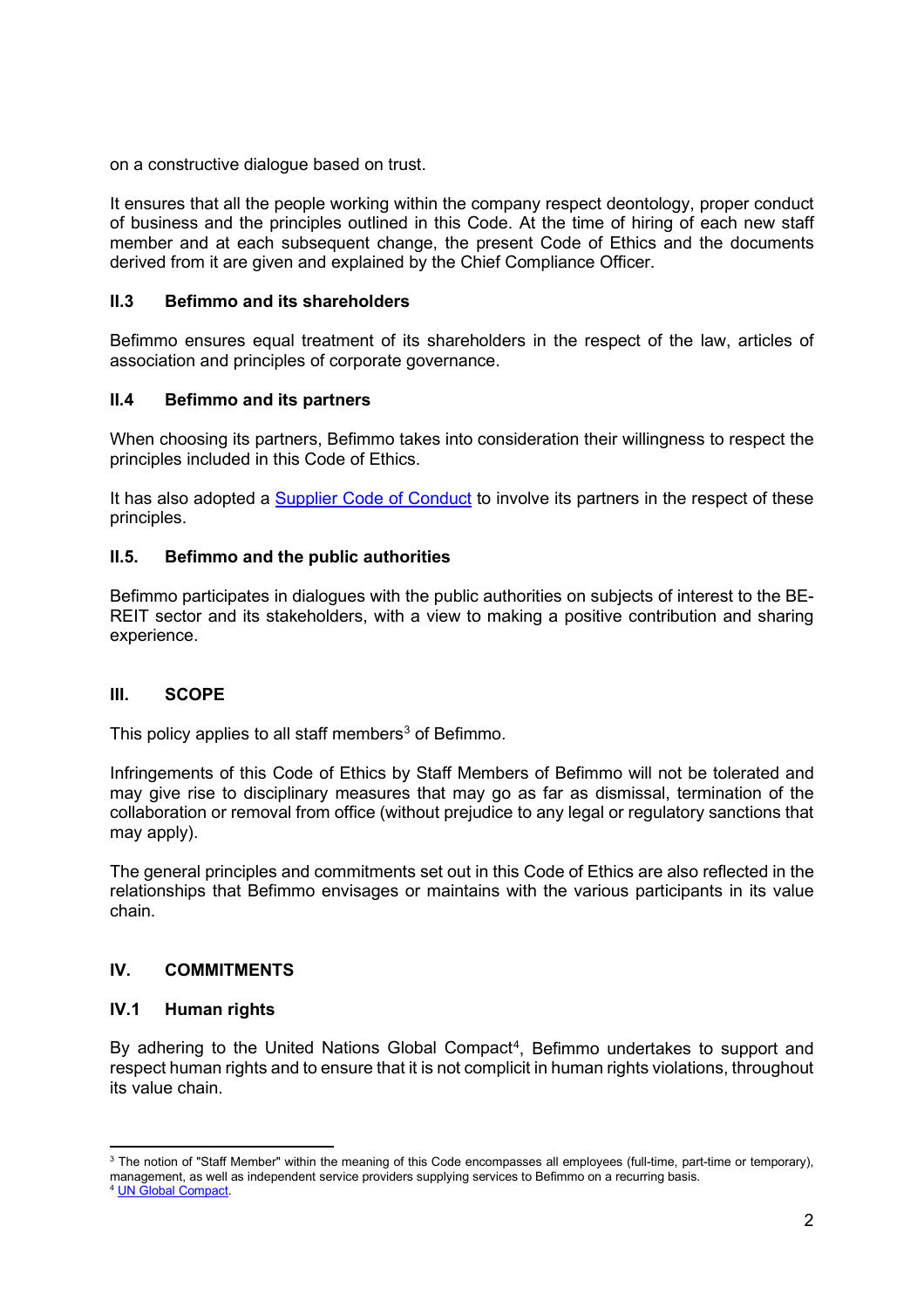# **IV.2 Compliance with regulations concerning the prevention of market abuse risks**

Befimmo undertakes to comply with the regulations concerning the prevention of the risks of market abuse. In this context, it has drawn up a Dealing Code which stipulates in particular that any Staff Member who possesses inside information must refrain from communicating it to third parties or exploiting it for his or her own account or that of a third party, both during the period of activity within Befimmo and after the cessation of this activity.

Befimmo's Staff Members undertake to comply with the regulations concerning the prevention of the risks of market abuse (in particular the European Regulation<sup>[5](#page-2-0)</sup> and the Directive<sup>6</sup> on market abuse, the delegated and implementing acts and their transposition and application in Belgian law in the Law of 2 August 2002 relating to the supervision of the financial sector and financial services) by signing the Dealing Code, which is explained to them by the Chief Compliance Officer.

For more information on this subject, please consult the [Dealing Code.](https://www.befimmo.be/sites/default/files/gbl_quicklinks/2022.02.16_dealing_code_befimmo_en_sans_annexes_final.pdf)

## **IV.3. Prevention of conflicts of interest**

As a listed company and a Regulated Real Estate Company ("BE-REIT"), Befimmo is subject to a set of rules designed to prevent conflicts of interest.

In addition to complying with the legal and regulatory obligations in this regard, Befimmo has also established additional procedures to avoid conflicts of interest, both within the Board of Directors and the Executive Committee. These procedures are included in the Corporate Governance Charter.

For more information on this subject, please consult the [Corporate Governance Charter.](https://www.befimmo.be/sites/default/files/gbl_quicklinks/2022.02.16_charte_uk_final.pdf)

Furthermore, each Staff Member must avoid any conflict of interest between his personal interests and those of Befimmo, particularly in the context of relations with clients, contractors, suppliers and other third parties.

## **IV.4. Prevention of corruption**

Befimmo does not tolerate any form of corruption. To this end, it has drawn up an Anti-Corruption Policy.

This policy includes two core principles: (i) the prohibition of any form of corruption and a "zero tolerance" policy of any form of corruption, and (ii) a principle of vigilance as regards any possible case of corruption.

These principles are further contained in a set of rules for specific situations concerning (i) gifts, invitations, hospitality and personal benefits, (ii) sponsorship, patronage and charity and (iii) political and philosophical neutrality.

For more information on this subject, please consult the [Anti-Corruption Policy.](https://www.befimmo.be/sites/default/files/gbl_quicklinks/2022.02.16_politique_de_lutte_contre_la_corruption_-_eng_final.pdf)

<span id="page-2-0"></span><sup>5</sup> Regulation (EU) No 596/2014 of the European Parliament and of the Council of 16 April 2014 on market abuse (Market abuse regulation) and repealing Directive 2003/6/EC of the European Parliament and of the Council and Commission Directives 2003/124/EC, 2003/125/EC and 2004/72/EC.

<span id="page-2-1"></span><sup>6</sup> Directive 2014/57/EU of the European Parliament and of the Council of 16 April 2014 on criminal sanctions for market abuse (Market abuse directive).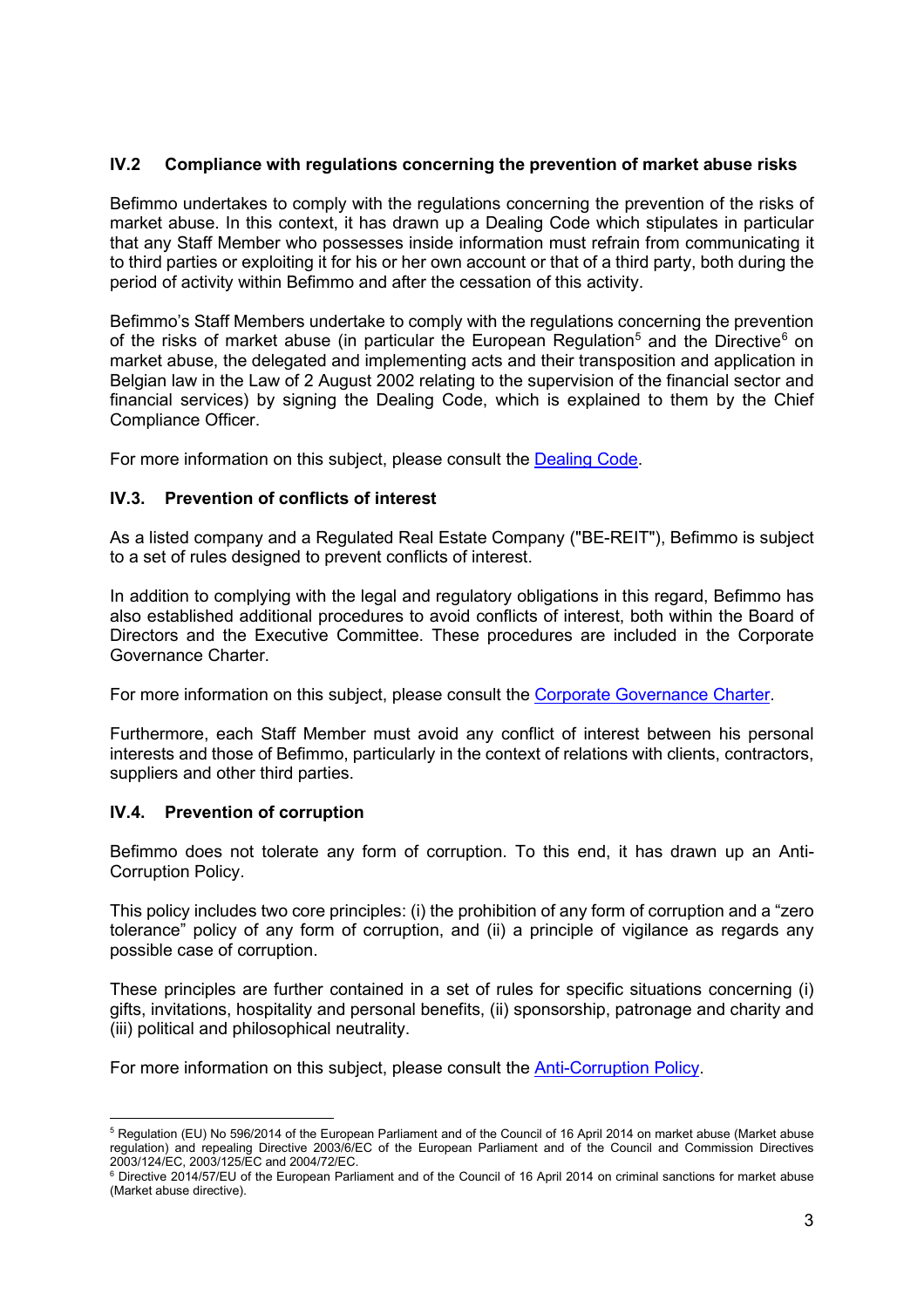# **IV.5. Prevention of money laundering risks**

Befimmo refuses to enter into relations with persons involved in illegal activities or suspected of doing so. In this respect, Befimmo has developed an internal policy to limit the risks linked to money laundering and terrorist financing (Client and Counterparty Acceptance Policy).

Through this policy, Befimmo subjects the establishment of business relations with clients or the conclusion of transactions with counterparties to a prior assessment of the money laundering and terrorist financing risks associated with the profile of the client, the counterparty or the nature of the transaction envisaged.

## **IV.6. Respect for personal data**

Befimmo undertakes to protect and respect the personal data of all its stakeholders. To this end, it has drawn up a Privacy Policy, the purpose of which is to inform its stakeholders of the basis on which Befimmo processes the personal data it collects.

For more information on this subject, please consult the [Privacy Policy.](https://www.befimmo.be/sites/default/files/privacy_policy_befimmo.pdf)

## **IV.7. Diversity and inclusion**

Befimmo wishes to promote diversity and inclusion within its team. In this way, Befimmo intends to respect the individuality of each person and to adopt a culture of plurality and difference.

As a result, Befimmo has established a Policy on Diversity and Inclusion. By implementing this policy, Befimmo wishes to create a working environment where diversity is encouraged and where all candidates and Staff Members have equal opportunities.

Furthermore, Befimmo undertakes to develop and to promote its Staff Members regardless of any characteristic that would not be relevant from a professional point of view.

Befimmo aims to create an inclusive working environment in which everyone can find the support and resources to develop and reach their full potential, and where mutual respect and a spirit of collaboration are at order.

For more information on this subject, please consult the Policy on [Diversity and Inclusion.](https://www.befimmo.be/sites/default/files/gbl_quicklinks/2021.02.16_politique_de_diversite_inclusion_eng_-_final.pdf)

## **IV.8. Philanthropy and associative partnership**

Keen to integrate Social Responsibility in the heart of its activity, Befimmo chooses to express this through philanthropic actions and associative partnerships.

In this context, Befimmo has adopted a Philanthropy and Associative Partnership Policy which stipulates that making time and team members available is preferable to direct financial donations, as is promoting partnerships with local charities.

For more information on this subject, please consult the [Philanthropy and Associative](https://www.befimmo.be/sites/default/files/gbl_quicklinks/2021.03.04_politique_de_philanthropie_et_partenariat_associatif_eng_final.pdf)  [Partnership Policy.](https://www.befimmo.be/sites/default/files/gbl_quicklinks/2021.03.04_politique_de_philanthropie_et_partenariat_associatif_eng_final.pdf)

## **IV. 9. Whistleblowing policy**

Befimmo aspires to a corporate culture characterised by trust, responsibility, a strict sense of